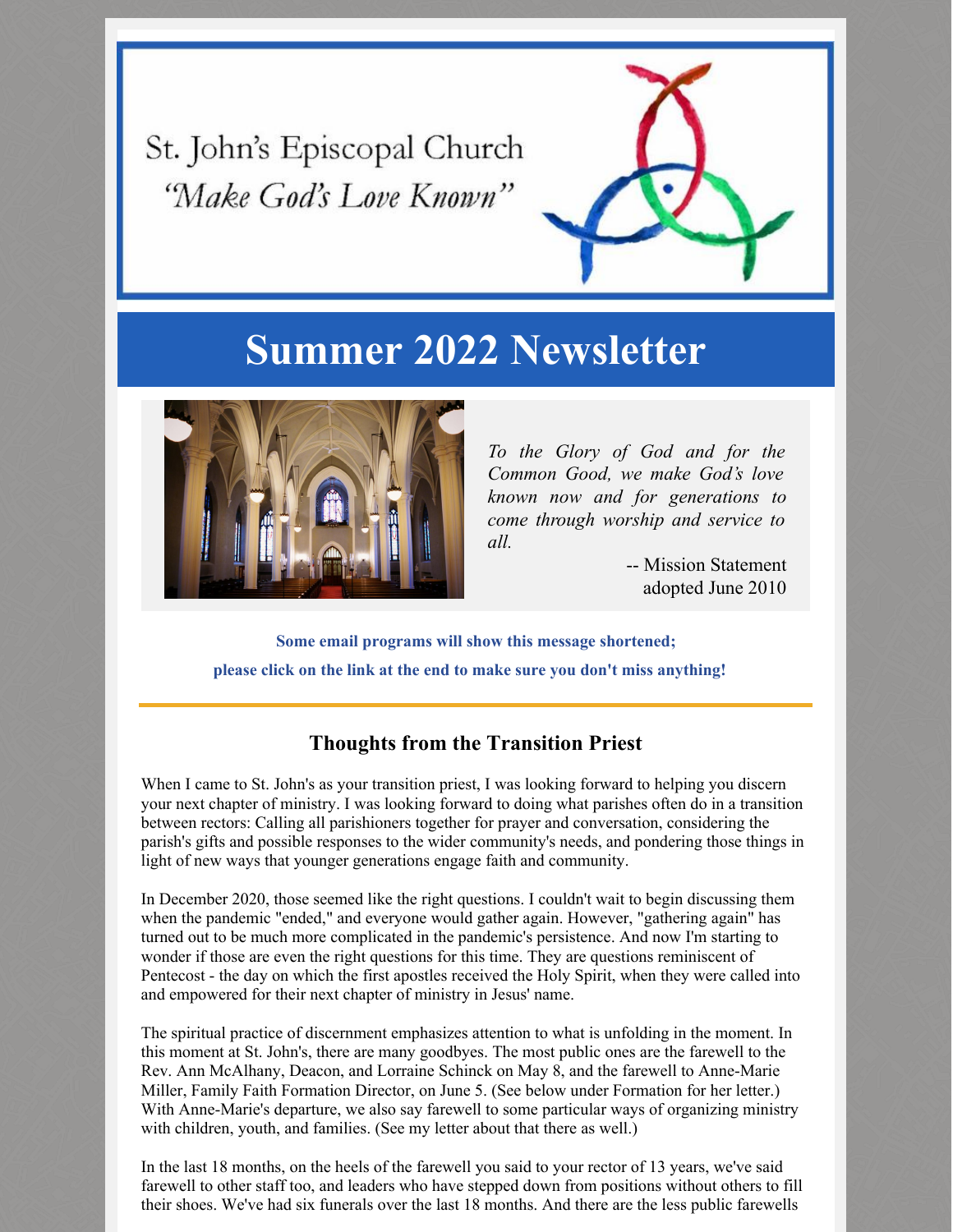of people who have left the church before or during the pandemic, or become disconnected despite some efforts to reach out. With Sunday attendance averaging between 30 and 50 people in person, and fewer leaders stretched more and more thin, it is more and more clear that St. John's is not the same community it was.

It is natural to wonder about the parish's survival. Can the community continue to exist after so many departures? In some ways, no. St. John's is no longer the institution it was, twenty or even five years ago. In other ways, yes: As long as there are individuals in Bangor following Jesus together in the Episcopal tradition, St. John's Episcopal Church could continue. Worship, service, and fellowship do not technically require a budget or even a church building. (But how different could they become, and still be recognizable as "your church"? That's a challenging and emotionally-loaded question.)

With anxiety about survival comes an urgency to "solve the problem" quickly so that we can start the next chapter. I can see that same urgency in my eagerness when I arrived here. But having experienced Christ's death and resurrection in Holy Week and Eastertide with you twice now, I am reminded that every new chapter starts with endings. Without death, there is no resurrection. I am also reminded that "trying not to die" is not the best way to live our trust in the God who raised Jesus from the dead, and whose power of resurrection is at work in us. And in the church.

Near the end of the Easter season, we come to the Ascension, when after 40 days, the risen Christ was taken up into heaven. Even though his first disciples had been promised the Holy Spirit, they couldn't have imagined yet how they would receive it at Pentecost. I wonder if they felt abandoned. Maybe they wondered about their survival as a community after what looked only like ending and farewell.

As St. John's goes through this uncomfortable time in between "what was" and "what will be," we have good company in Jesus' first disciples in that time between his ascension and Pentecost. May we join them in prayerful hope and faith in God's future. And may we anticipate with joy our own experience of Pentecost, in God's timing, when we will be called into and empowered for our own next chapter of ministry in Jesus' name.

for Pebeccatiberty

# **FORMATION**

### **Letter from Anne-Marie Miller, Family Faith Formation Director**

**"We have to be braver than we think we can be, because God is constantly calling us to be more than we are." Madeline L'Engle**

I wrote the letter below in September of 2021 and call your attention to it now as I prepare to be brave and to move onward to whatever lies next. Since this time, I have been discerning my own next steps and path, and have come to understand that this involves my family and I moving on from St. Johns. I do plan to continue helping with the Second Saturday meal, and hope that I will see some of you there and be able to keep in touch.

It is hard to leave a job that is more than a job, and to leave comfort, familiarity and the closeness of friends who are like family. But Jesus often calls us to leave what is familiar and what is comfortable so that we can better do His will– and I feel like I am being called onward, at least for now.

Endings are often sad, and I am sad to be leaving. I'm sad knowing that the programs that have been such a part of life for these last years are finished now. But what beginning will follow? What miracle is coming that we cannot even imagine? Until we are brought together again– I pray you blessings and bravery, and that the love of Jesus will continue to transform us and bring us to be more than we are, or can even imagine.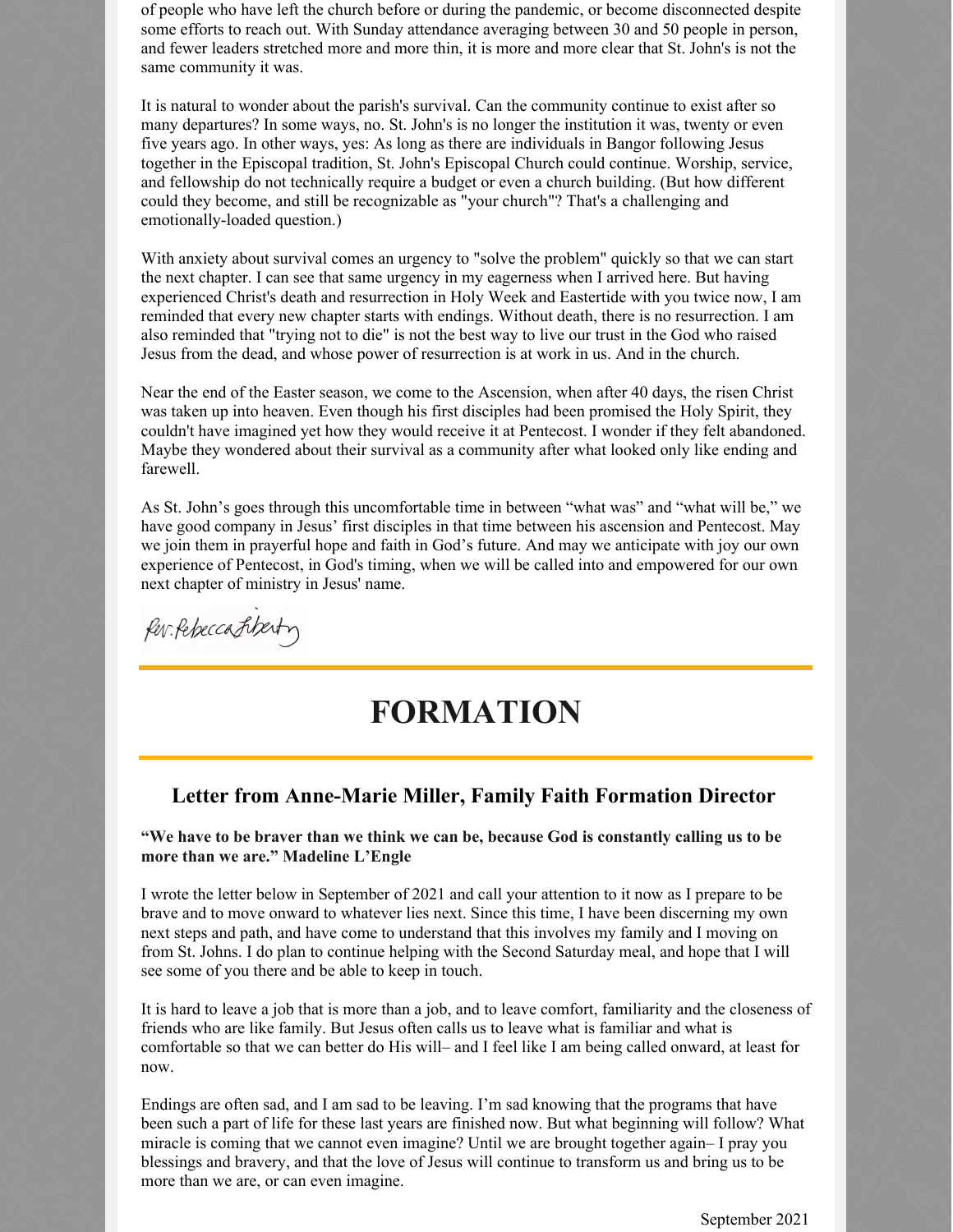Dear members of the vestry,

I haven't written a Fall 2021 report. But I give you these, the thoughts on my heart as the birds are leaving and the weather has cooled just a bit. A year-ish ago I wrote in my report that the church was changing; and that after the pandemic we would be returning to a different church in every conceivable way. After the pandemic feels distant to me; the need to be a different church, however, does not.

Lately, I spend most of my professional time talking about death and about serious illness, since I've transitioned to a palliative care homecare program. I spend a lot of time thinking about hope and miracles and also about the end of things, and talk to people about some big questions. What's most important? What gives you joy?

There was a man who did such amazing things and said such amazing things that people could not help but follow him. He did his work, he called the twelve, he taught, he prayed, he fed people and made miracles. He preached justice and mercy to the poor. And one of the things he taught us is that death is not an end, but a beginning. We are all dying into new life and it is hard, and we grieve, but it is the only way that we change.

Our church is dying. My hope, as we live in this present moment, is that we are dying into a new way of being Jesus, into a new way of loving each other and our community and our whole world. Into a new way of going into the garden and staying awake to speak our deepest vulnerabilities to the Creator who loves us more than we can ever imagine-- no matter what. Nothing we do on this earth can keep that love from us, and Jesus has promised to be with us at all the times and all the places.

I don't know what this death will look like or feel like, but I know that it will happen, because transformation is what Jesus taught us and what he expects of his church. I don't know how it will feel or what it will be like or what there will be at the end. I don't know all of what I will be called to do as we move from death into what comes next. But I do feel what I am called to do in this time and place, which is to continue to love and teach and discern and serve with our children and youth during this program year, and then to step aside so there is space for what needs to happen next.

Many of our ways of being community have felt very tenuous over this last year and a half. What is safe? What is not? What must we sacrifice for the love of one another? Trying to keep my little programs (which are, like the rest of the mainline church, shrinking yearly for a long time now) afloat has felt lonely and sad much of the time. I don't think I initially realized, though, how long these feelings and sense of isolation preceded the pandemic. I had envisioned that this fall could be a time to experiment a bit with different ways of worshipping together in an intentionally intergenerational way; delta has interfered with that in all sorts of ways.

As we discern together what Jesus wants for us at this time and this place, I ask that we pray together and brainstorm together about children and youth at St. Johns. We are all members of God's family together-- how do we equip and empower each other to be the hands and feet of Jesus in this world? How can we be church together? What must we sacrifice for the love of one another?

As we move through our dying together, I look forward to praying about these questions and seeing where God brings us. I am thankful for St. Johns, and thankful for all our members, young and less so, and thankful for the opportunities I've had to be a part of the process of formation. I have trouble imagining the year ahead of us, but I will do my best to live in that present moment and to pray and to hope. What new life, what miracles lie ahead for our children and families, both in this coming year, and in the time that will come after I leave my position in early June?

O God, Help us to be your hands and feet in this frightening and frightened world. Help us to know your peace and healing, and help us to bring it to each other. Help us to share our wounds, with you and with each other, that we may both heal and be healed. Help us to call the vulnerable to us and to care for them, as you allowed the children to come and be present with you. Help us to be your church, and to die together and find the new life that is coming, both in this world and after.

May it be so. Amen.

Respectfully submitted, Anne-Marie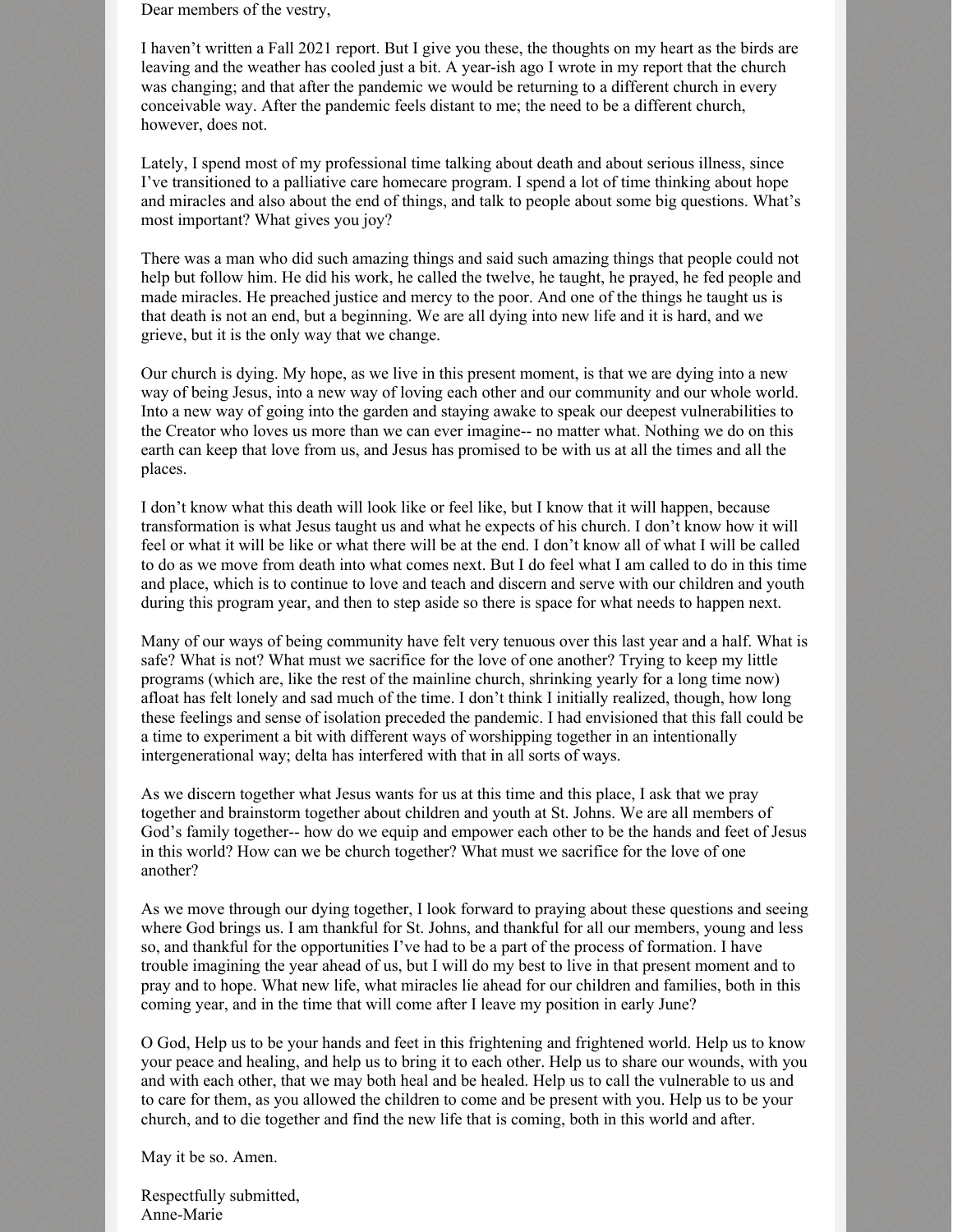## **The Future of Ministry with Children & Youth**

by Rev. Rebecca Liberty

This is an excerpt of a letter being sent to families with children and youth, on the occasion of *Anne-Marie Miller's departure. Others might be interested as well.*

Whenever anyone leaves a leadership role, it raises questions about what happens next. Bottom line: It's complicated, with several factors involved. At this time, we do not plan to restart weekly programs, like nursery staffing, Sunday School, and youth group. We will not be hiring someone to "replace" Anne-Marie (as if that were possible!).

The reality is that far fewer families are connected to St. John's now, and not nearly enough adults to support the previous level of children and youth programming. These last few years of pandemic have been so hard on families, children, and youth. As the pandemic has done in many churches, it accelerated trends that had already begun. (And yet, we are so grateful to Anne-Marie for her care for families and efforts to gather safely during this time!)

As you know, St. John's is discerning its future overall, as the parish will begin a search for its next rector in the fall. Discerning how children and youth and their families are included in the parish's ministries will be an important question in that process. In the meantime, we assure you that children and youth are always welcome in worship and community life at St. John's. (It was wonderful to see children having a great time at our neighborhood block party on May 1<sup>st</sup>!)

There is no "minimum age" to be part of the body of Christ. Even though children and youth programs are paused for now, ministry with children and youth continues. As we follow Jesus' Way of Love together, young people are invited to turn, learn, pray, worship, bless, go, and rest right alongside older members of the community.

Let's talk, individually or in a group meeting, about gathering our younger members together in ways that would be life-giving for your family. We could talk by phone or visit in person; email is the best way to arrange that, transition priest  $(a)$  stiohnsbangor.org.

### **Adult Formation**

by Patricia Sprague

**Praying the Gospels: Ignatian Contemplation.** Each week, immediately following the conclusion of the Sunday service, a group of your fellow parishioners will be gathering in the chapel to pray that week's Gospel passage using a spiritual discipline developed by St Ignatius of Loyola five centuries ago as part of his *Spiritual Exercises*. In this type of contemplation, we place ourselves within the Gospel stories, thereby allowing the events of Jesus' life to be present to us right now. It is a very active way of praying that engages the mind and heart and stirs up thoughts and emotions. It is a form of prayer that is at once powerful and easy. Each session should last approximately 30 minutes. Our first Sunday was May 15<sup>th</sup>. For more information, talk to Pat Sprague or email [formation@stjohnsbangor.org.](mailto:formation@stjohnsbangor.org)

# **COMMUNITY**

## **Wear Orange to End Gun Violence**

June 3 - 5, 2022

As we face yet another mass shooting, this time at Robb Elementary School in Uvalde, Texas, it's more important than ever to speak out against gun violence.



Every year in June, members of the movement against gun violence in every state across the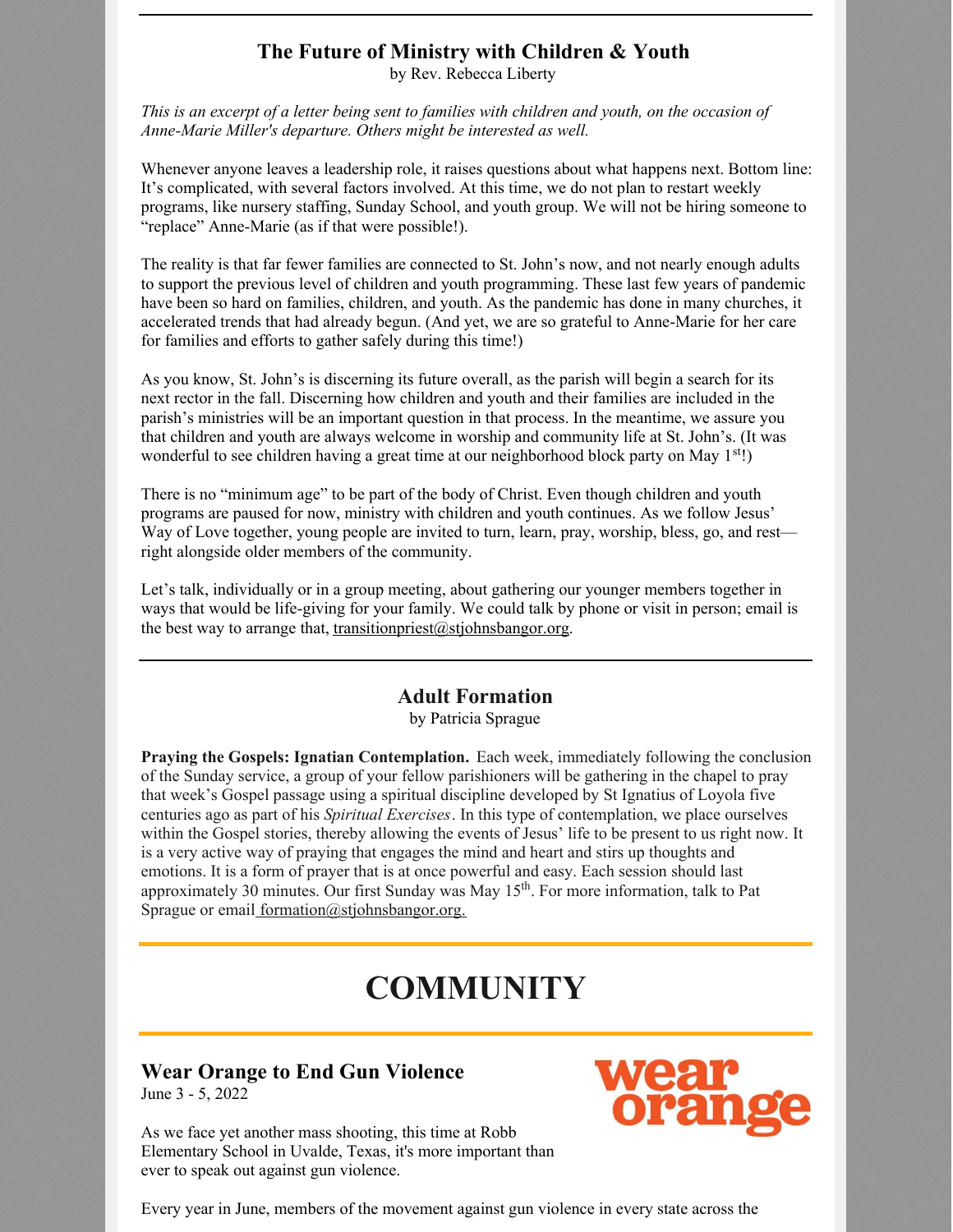country come together to honor survivors of gun violence and to demand a future free from this crisis. This year's observance is June 3-5.

Wear Orange originated on June 2, 2015—what would have been Hadiya Pendleton's 18th birthday. Just one week after performing at President Obama's 2nd inaugural parade in 2013, she was shot and killed at the age of 15. In the aftermath, teenagers in Chicago who wanted to honor their friend wore orange to raise awareness around gun violence.

The Episcopal Peace Fellowship of Maine wishes to honor Hadiya and the more than 110 people shot and killed every day in the United States. Every parish in the Diocese of Maine is encouraged to join in National Gun Violence Awareness Day and Wear Orange Weekend June 3-5. Show our support for prevention of gun violence!

### **Bangor Pride Festival, Saturday, June 25**

St. John's will be participating in the parade together with St. Patrick's, Brewer, and St. James', Old Town--and Bishop Brown will be joining us! The parade will take place from 11am - 12pm, and the festival portion of the day (at which we will have a booth together) will take place from 12pm - 4pm. Stay tuned for more information on how to participate, and when to meet at the parade lineup location (Front St. along the Bangor Waterfront).

### **Reflections on the Stile Antico Concert** by Bruce Mallonee

On April 24, this London-based ensemble of 12 unaccompanied singers brought their repertoire of mostly early music to St. John's, as part of the Collins Center's Chamber Music series. The concert was originally planned for the Spring of 2020 but was postponed due to the pandemic.

Many contributed to readying the church for the singers, the CCA staff, and the public. Cindy Lufkin cleaned and polished. Lorraine Schinck arranged abundant Easter lilies all around the nave, including an effusion from the baptismal font. Jim Blanchette and Ralph Whedon replaced a busted toilet seat and painted rusted baseboard heat covers. LeeAnne Mallonee placed orchids in the dressing rooms. Vanessa Young hauled a vacuum cleaner from vesting room to hallway, from nave to narthex, to capture last-minute dust. Eric Boberg ensured a seamless handoff of tech equipment to CCA staff. Thanks to all of them, and to everyone unnamed here, who had a hand in welcoming our guests.

The concert was a preview of our block party and public welcome on May 1. Patrons commented on the church and its beauty and asked when it had been built. There were a lot of patrons; Danny Williams, the Director of the CCA, had to count tickets sold to make sure he did not run afoul of the fire marshal. Then came the concert.

To say the singing was magnificent would overburden that one word—it was sublime, ethereal, dramatic; it transported the listeners, who applauded loudly at the end of every set of pieces, then rose and applauded at length at the end of the concert. And not only the audience was pleased. Danny reported to me that the singers had been very happy with the setting, the audience, and the acoustics, the latter of which were just right: not harshly reverberant, not muddied by the carpeting and hundreds of seated people, but simply lively and responsive. As we spoke, several singers walked by and confirmed their enjoyment of the experience.

It seems likely St. John's will have more chances to host outside groups, including from the CCA. It would not be surprising if Stile Antico itself returned on its next trip to New England. Every such event furthers our mission to be a place of joy and service to God and our neighbors.

Bruce Mallonee Chair, Committee on Music and the Arts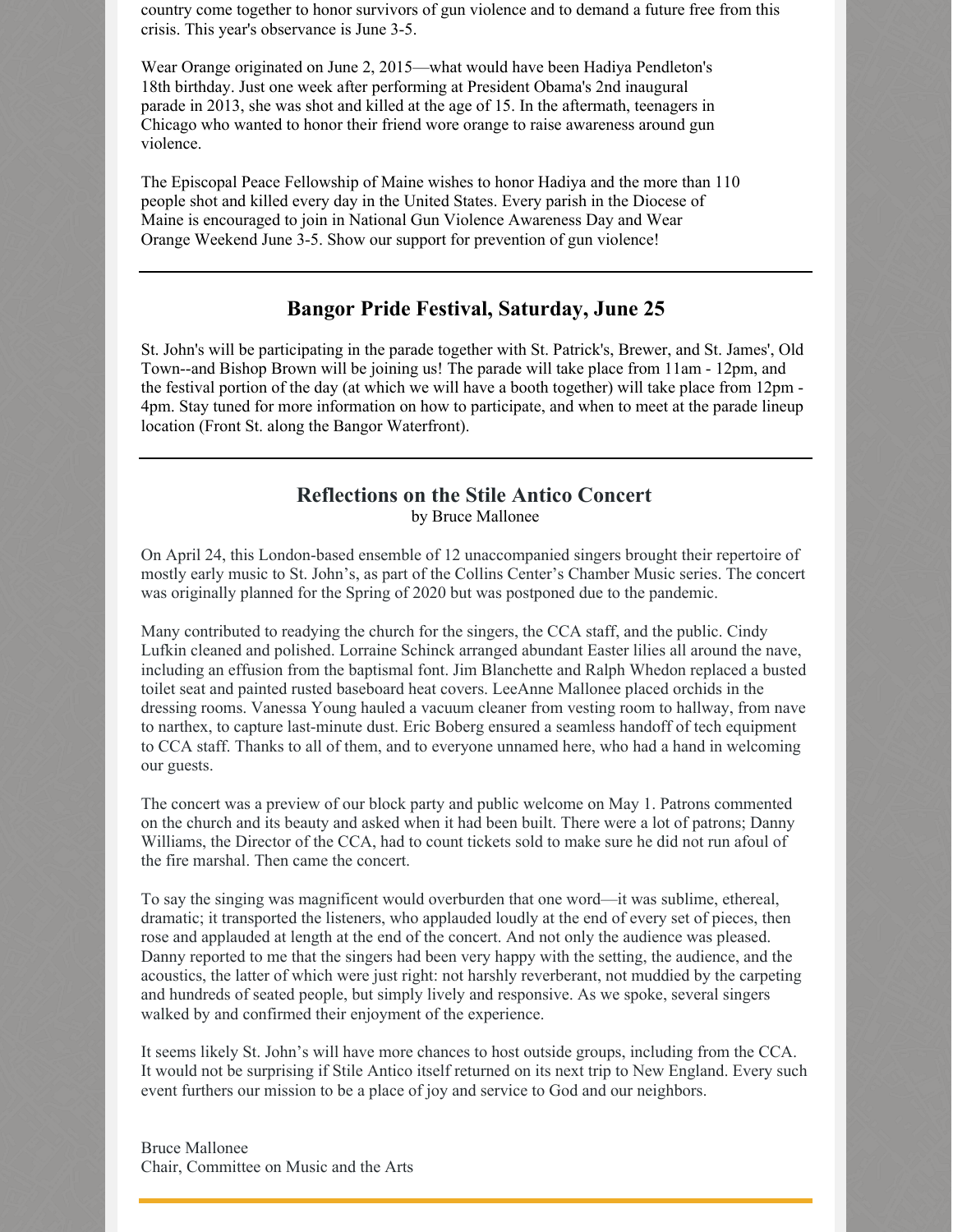# **Worship**

### **Opportunities for New Worship Assistants**

by Rev. Rebecca Liberty

Sunday morning worship at St. John's depends on many people. While the presider may have the biggest speaking part, there are many other ways to participate, in multiple necessary roles. Can you try one out, trusting that you will be trained and supported along the way? We want to add more people to all these lists in the fall. Before that, we want to give people the freedom to experiment during the summer, to try out a new role before committing to the coming year.

You may find, as countless others have before you (some of whom you'll hear from on June 19), that assisting with worship is a blessing to your own spiritual life, as well as to the community of faith. Please talk to me (Rev. Liberty) if you'd like to know more about any of these roles, and I can direct you to the right person:

Acolyte (carrying the cross, lighting candles) Altar Guild (setting up for communion) Choir (starting Sept. 14 after the summer break) Eucharistic Visitors (bringing communion to people's homes) Lector (reading the lessons) Prayer leader (Morning/Evening Prayer or Prayers of the People) Tech Team (running the live-stream from the rear of the church) Usher (supporting hospitality, safety, and order during worship)

# **Leadership**

## **Vestry Update**

St. John's Vestry discussions have been focused on two ongoing issues these days: The search for a new rector, and the potential sale of the parish house at 234 French Street.

Search process: The Vestry plans to establish a search committee to begin work this fall. We will meet with Bishop Brown on June 2 to become clearer on the process ahead. We will also be looking at ways to meet needs for worship and pastoral care between Rev. Liberty's departure at the end of the November, and the start of our new rector.

234 French: The Vestry would like to thank Don Lewis and his team of leaders, as well as many parishioners who have attended two open meetings on this topic this spring. At our May meeting, the Vestry considered two initial proposals for the purchase of the building, and opted not to accept either of them. Instead, the building will now be listed with a realtor. There will be more opportunities for input as the process unfolds. In the meantime, a committee is being formed to inventory the parish house and plan for (what we presume will be) a move of the offices over to the church building.

In addition to these topics, the vestry also spent part of our spring meetings in conversation with our two departing long-time partners in ministry: The Rev. Ann McAlhany, Deacon, and Anne-Marie Miller, Family Faith Formation Director. We are grateful for their ministries that have shaped this parish, and we will miss them both.

This is a time of much change at St. John's, and we are grateful to be going through it as a community. You can find our individual contact information below (and in the weekly announcements), and we would be glad to hear from you with any ideas, support, or concerns. Thank you for your prayers for this community's future, especially this Collect for Discernment for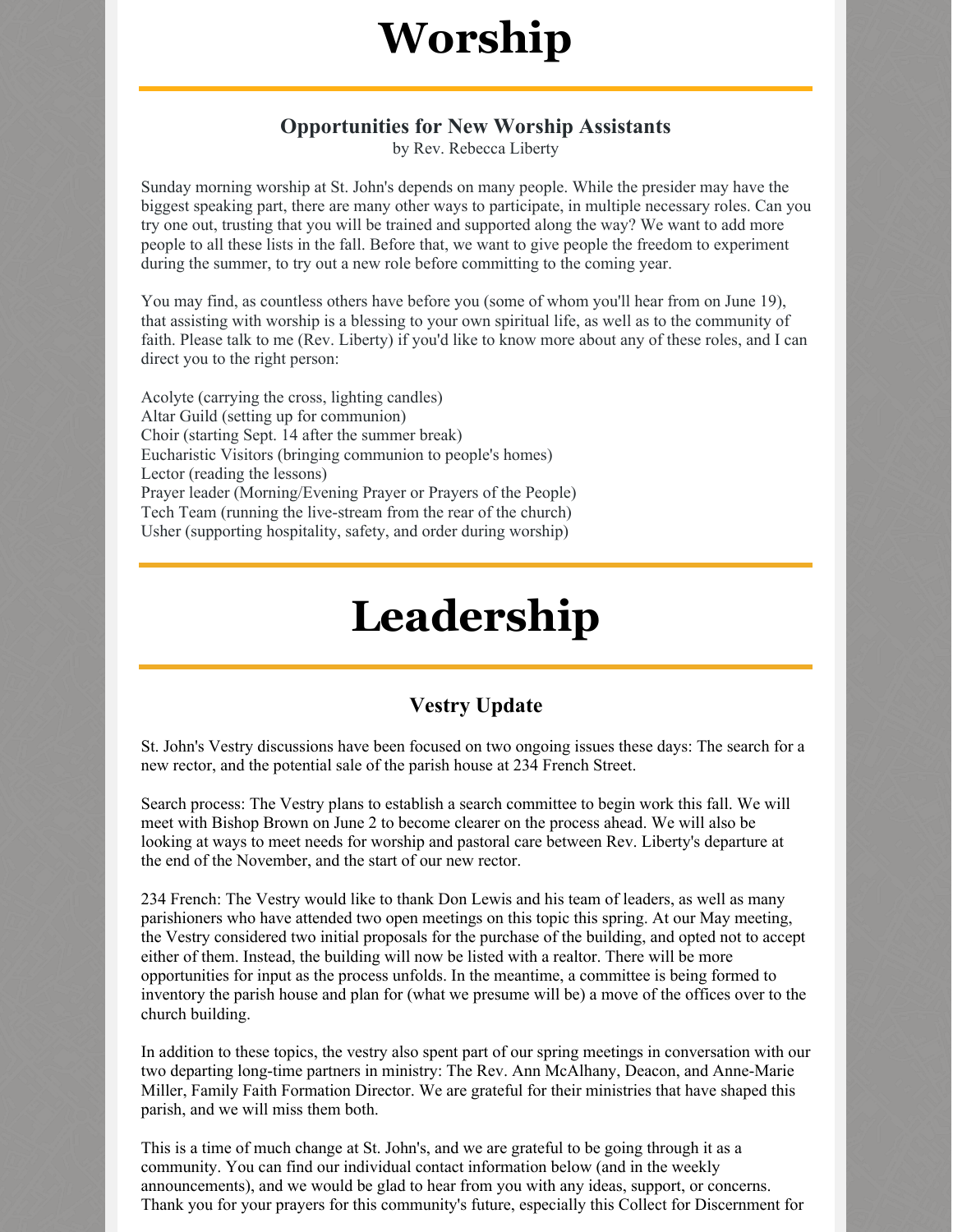St. John's:

*Trustworthy God, You have been our shepherd through joy and sorrow for almost two hundred* years. Guide us as we discern the path forward for St. John's, that we may continue to make Your *love known through worship and service. For all that has been, we thank You, God, and trust You for all that is to be. Amen.*

**Jeffrey Perry,** *Senior Warden* 207-944-6413 srwarden@stjohnsbangor.org **James Blanchette,** *Junior Warden* jrwarden@stjohnsbangor.org **Robert Ford,** *Treasurer* treasurer@stjohnsbangor.org **Marsha Connors** mconnors@camdennational.com **Patricia Sprague** formation@stjohnsbangor.org **Roscoe Moczo-Sterling** rmoczo@gmail.com **Mary-Frances Beesorchard** 889-1384 maryfrances.beesorchard@gmail.com **Phillip Ulrich** philh\_04401@yahoo.com **Eric Boberg,** *Clerk* clerk@stjohnsbangor.org **David Souweine,** *Deputy Clerk* deputyclerk@stjohnsbangor.org

# *Summer at a Glance*

**Sunday Worship** at 10 am (through June 12) or 9 am (June 19-September 4), in person and on [YouTube](https://www.youtube.com/channel/UCFk1vPBqjWoCRZBlIKGActw/videos)

Sundays at 11:15 (1st, 2nd, and 3rd Sundays), **Praying the Gospels: Ignatian Contemplation** in the chapel

**Second Saturday lunch in the Undercroft** at 12 pm: June 11, July 9, August 13

**Men's Breakfast at the Coach House Restaurant in Brewer** Tuesdays at 7 am: June 14, July 12, August 9

**Dorothy Day Soup Kitchen at the Salvation Army** , Tuesdays, 9 am-12:30 pm: June 28, July 26, August 23

In addition to those regular events, here are some special ones:

**Thursday, June 2nd, 6:30pm:** Vestry Meeting with Bishop Brown

**Saturday, June 4th**: Pentecost in Portland has been cancelled.

**Sunday, June 5th, 10:00 am:** Eucharist with choir, in-person and on [YouTub](https://www.youtube.com/channel/UCFk1vPBqjWoCRZBlIKGActw/videos)e, followed by a festive celebration to say thank you and good-bye to Anne-Marie Miller.

**Sunday, June 12th, 10:00 am:** Eucharist with choir, in-person and on [YouTub](https://www.youtube.com/channel/UCFk1vPBqjWoCRZBlIKGActw/videos)e , last 10:00am service for the summer.